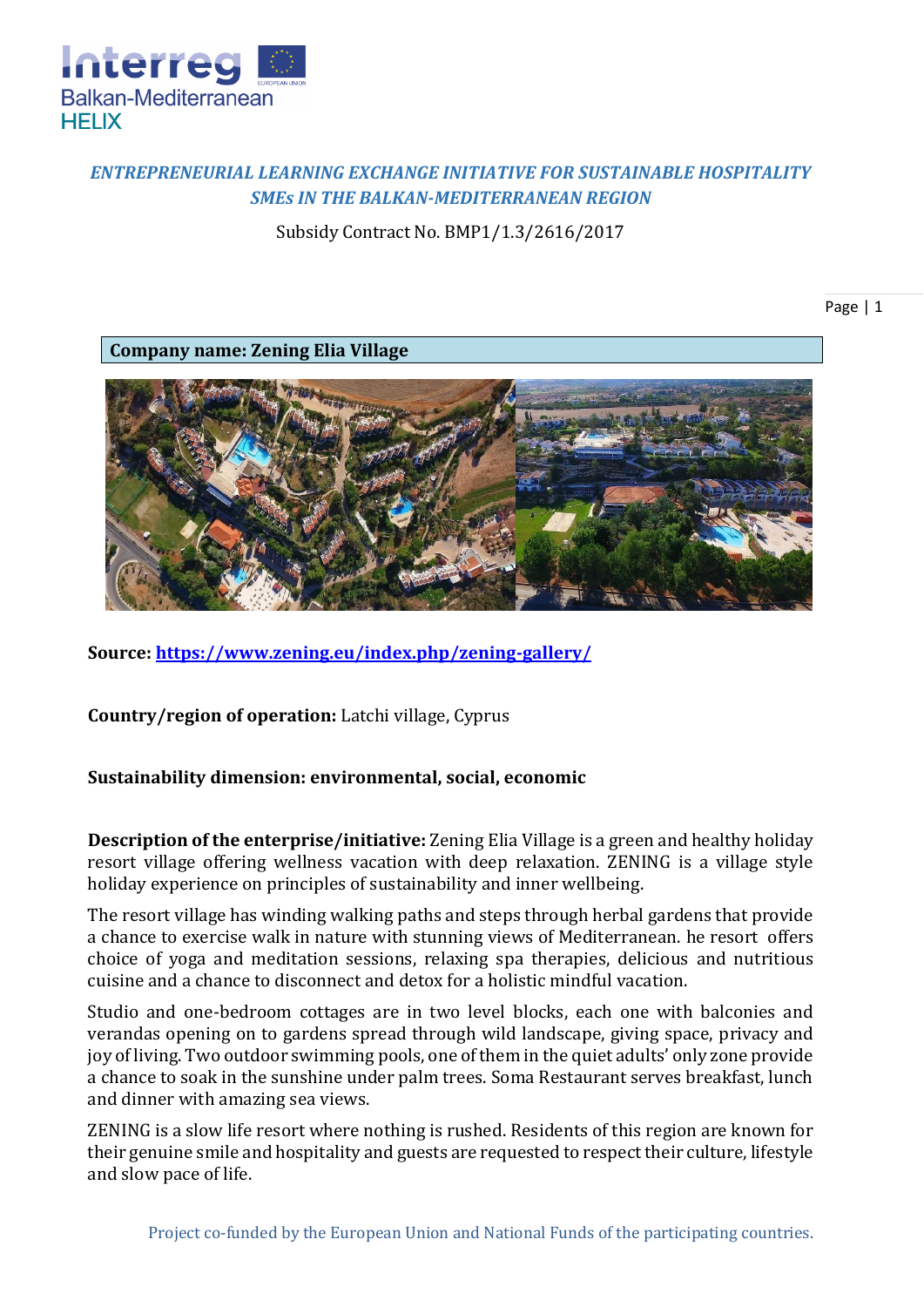

ZENING has no lifts, no carpeted corridors, no formality and no pretensions of luxury so as to create a laid back, casual and truly zen holiday.

ZENING is a quiet resort and guests are requested to leave their personal devices in rooms. Cars, vehicles are not permitted.

**Social/ community impact sought:** ZENING is dedicated to promoting Cyprus culture and traditions and does not embrace industrial practices that may have negative impact on climate and nature.

**Stakeholders**: travellers who value nature, tradition and heritage

**Approach applied:** Resource utilization, Use of renewable energy resources, waste management, organic and local products, self-sustainment

**Innovation applied:** A rainwater harvesting program is being designed that provides nearly 20% of all water consumed annually at ZENING.

**Social impact and business results achieved:** Reduced expenses on electricity and water, reduced waste and environmental impact; increased profits

**Financial situation / sustainability of the business model:** ZENING is in a unique nature reserve zone of Cyprus at the confluence of Asia, Africa and Europe. It is a European Union designated NATURA 2000 conservation area.

Annual Mediterranean turtle nesting and arrival of millions of birds each spring from Africa and the North is a testament to abundant natural richness of this region.

ZENING is dedicated to preservation and enrichment of nature. Guests may expect to hear cheerful birdsong, see many native creatures, wild flowers and plants and be prepared to be amazed by varied gifts of nature. Living at ZENING is to "be in nature." Sustainable effort is an integral part of ZENING lifestyle and philosophy.

The process of rebuilding and renovation at ZENING involved enormous recycling of old furniture, fittings and furnishings. Nearly 80% of 15 to 25 year old furniture has been reused in new construction. The Hut and SeaBreeze Fitness areas are just two of the examples of recycling. The "buy local" policy means no processed frozen foods or international products are used in ZENING. The hotel serve as per" 15 minutes from farm to Fork" policy. The fish is local – bought from fishermen in Latchi harbour and a vast majority of vegetables, fruits and wines are sourced from within a 50 km radius. The staff members grow organic vegetable and fruits for their consumption on site. They say no to imported wines and serve local wines of Cyprus wineries.